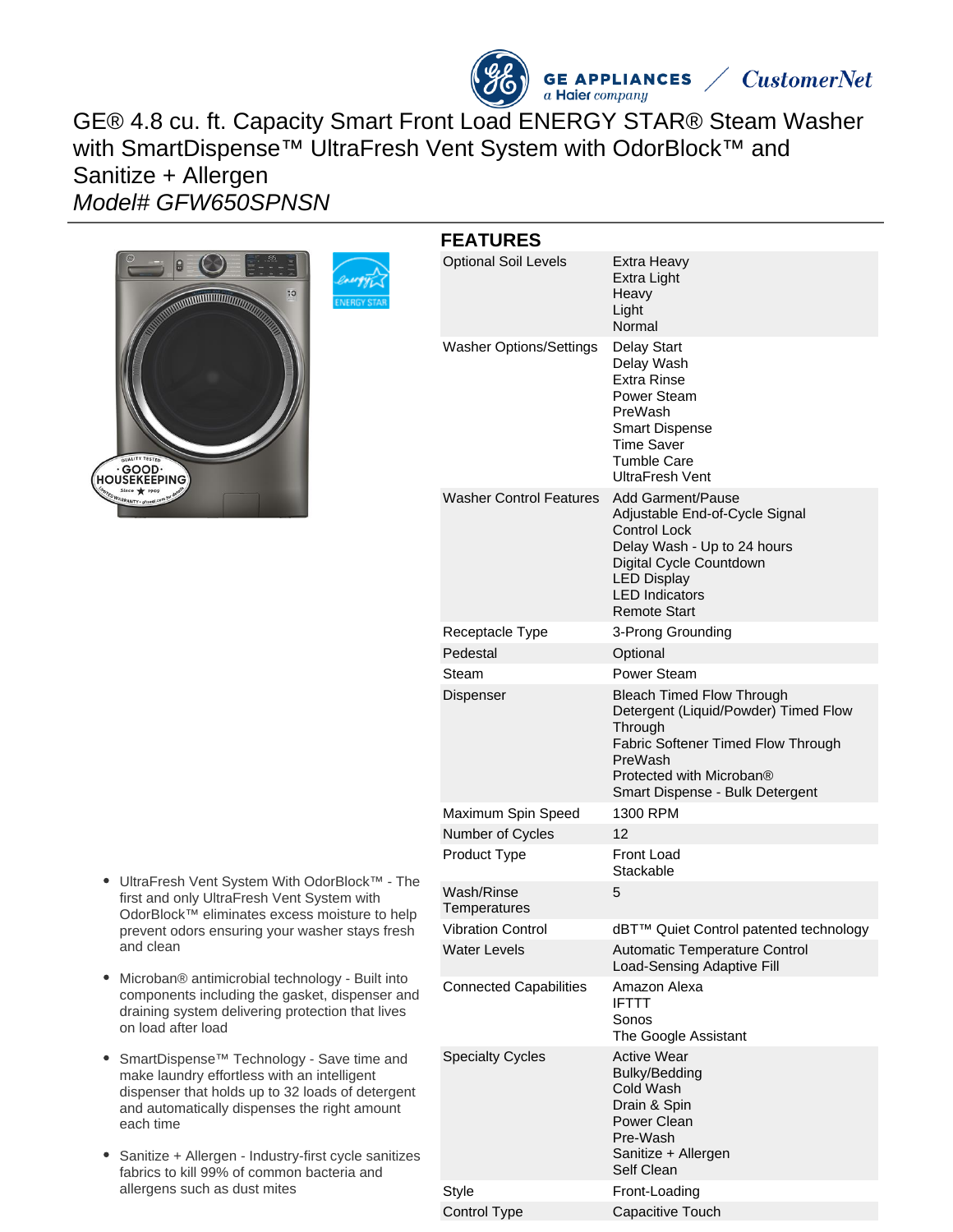| Built-in WiFi - Start, stop and monitor your<br>laundry from anywhere while receiving real-time<br>notifications and updates                                                   |                                      | Power On/Off<br>Rotary-Electronic w/LEDs<br>Start/Pause                                                                                                                                     |
|--------------------------------------------------------------------------------------------------------------------------------------------------------------------------------|--------------------------------------|---------------------------------------------------------------------------------------------------------------------------------------------------------------------------------------------|
| Dynamic Balancing Technology (dBT™) - Our<br>٠<br>patented, time saving technology senses and<br>rebalances uneven loads during the spin cycle,<br>providing a quiet wash<br>٠ | <b>Additional Washer</b><br>Features | Adjustable Leveling Legs<br><b>Front Serviceable</b><br>Internal heater<br><b>LED Basket Light</b><br>Power Cord Attached<br>Reversible Door                                                |
| Reversible Door - Easily reverse your washer<br>and dryer door for superior installation flexibility                                                                           | <b>Whites Cycle</b>                  | Yes                                                                                                                                                                                         |
| PowerSteam - Safely penetrates deep into fabric<br>٠<br>fibers, loosening stains to deliver enhanced<br>cleaning performance                                                   | <b>Adaptive Capabilities</b>         | <b>Adaptive Spin</b><br>Auto-Load Sensing<br>Automatic Temperature Control<br>dBT™ Quiet Control                                                                                            |
| Quick Wash Cycle - Provides a fast 20 minute<br>wash for lightly soiled items                                                                                                  | <b>Washer Cycles</b>                 | <b>Active Wear</b><br>Bulky/Bedding<br>Cold Wash<br><b>Delicates</b><br>Normal<br>Power Clean<br>Quick Wash<br>Rinse + Spin<br>Sanitize + Allergen<br>Self Clean<br><b>Towels</b><br>Whites |
|                                                                                                                                                                                | Water Temp System                    | PerfecTemp Deluxe                                                                                                                                                                           |
|                                                                                                                                                                                | Spin Speeds                          | 5                                                                                                                                                                                           |
|                                                                                                                                                                                | SmartDispense™<br>Technology         | Yes                                                                                                                                                                                         |
|                                                                                                                                                                                | WiFi Connect                         | Built-In                                                                                                                                                                                    |
|                                                                                                                                                                                | Leveling System                      | Adjustable Leveling Legs                                                                                                                                                                    |
|                                                                                                                                                                                | <b>OdorBlock Capabilities</b>        | UltraFresh Vent System™ with<br>OdorBlock™                                                                                                                                                  |

Have more questions? Please contact 1-800-626-2000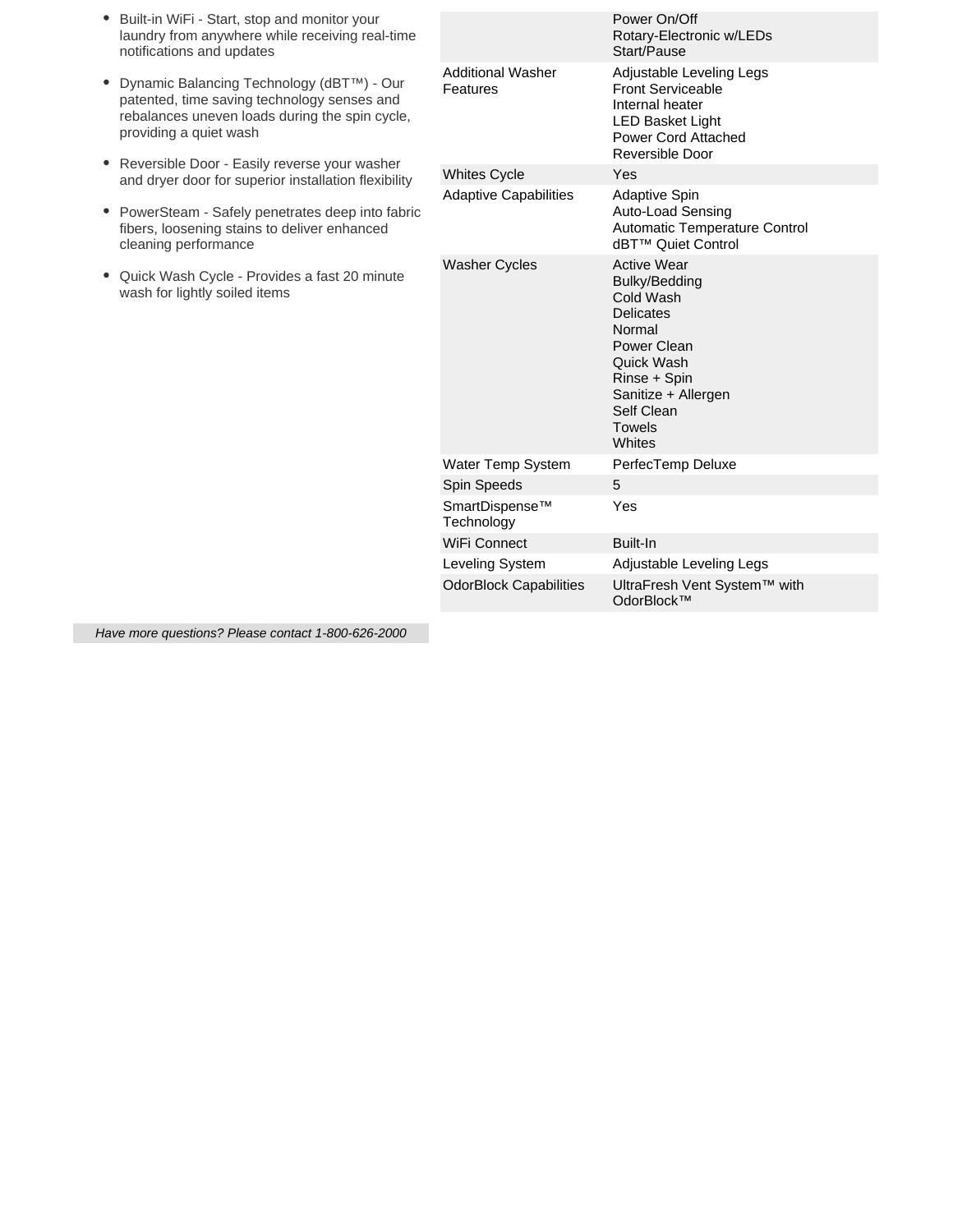

GE® 4.8 cu. ft. Capacity Smart Front Load ENERGY STAR® Steam Washer with SmartDispense™ UltraFresh Vent System with OdorBlock™ and Sanitize + Allergen Model# GFW650SPNSN

#### **APPROXIMATE DIMENSIONS(HxDxW)**

39 3/4 H x 28 W x 32 D

#### **CAPACITY**

- Wash Basket Type Stainless Steel Tilted
- Total Capacity (cubic feet) 4.800000cu ft

#### **ECONOMICAL / QUIET**

● Quiet Package - Quiet-By-Design with dBT<sup>™</sup> Quiet **Control** 

# **APPEARANCE**

- Front Serviceable Yes
- Door Style Chrome Outer Ring with Chrome Vent Reversible Door See-Thru Glass with Tinted Door Protect
- Handle Pocket Handle
- Color Appearance Satin Nickel
- Installation True32 Closet Depth Undercounter, Stacked, Side-by-Side, Built-In, Pedestal
- Trim/Accents Chrome/Dark Knob

# **WEIGHTS & DIMENSIONS**

- Approximate Shipping Weight (lb) 256lb
- Net Weight (lb) 246lb
- Depth with Door Open 90° (in) 54 1/2in
- Overall Height (in) 39 3/4in
- Overall Depth (in) 32in
- Overall Width (in) 28in

# **POWER / RATINGS**

- Volts/Hertz 120V; 60Hz
- Circuit Breaker or Time Delay Fuse 15 or 20 Amp
- Motor Speeds Variable

# **ACCESSORIES**

- Fill Hose WH41X10207 (sold separately)
- Optional Stacking Kit GFA28KITN
- Optional Pedestal Accessory GFP1528PNSN (Sold Separately)

#### **WARRANTY**

- Parts Warranty Limited 1-year entire appliance
- Warranty Notes See written warranty for full details
- Labor Warranty Limited 1-year entire appliance Limited 10-year basket Limited 10-year motor